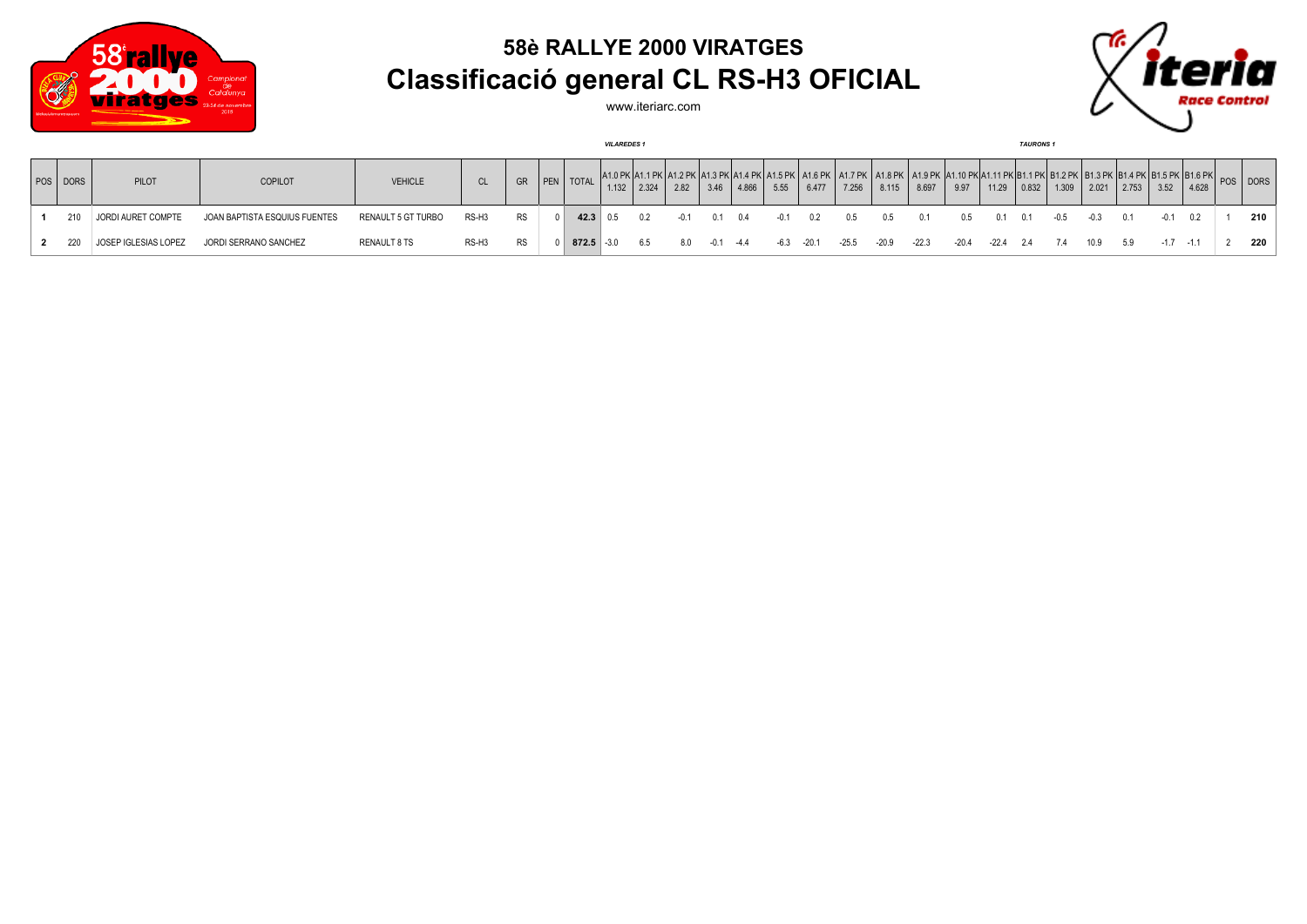



www.iteriarc.com



| <b>VILAREDES 2</b> |        |       |       |       |       |      |      |              |      |                  |                         |                    |         | <b>TAURONS 2</b>                    |        |                     |                      |       |       |      |       |       |       | <b>TALAMANCA1</b> |        |      |        |         |         |         |         |         |          |     |
|--------------------|--------|-------|-------|-------|-------|------|------|--------------|------|------------------|-------------------------|--------------------|---------|-------------------------------------|--------|---------------------|----------------------|-------|-------|------|-------|-------|-------|-------------------|--------|------|--------|---------|---------|---------|---------|---------|----------|-----|
| POS DORS           | 5.801  | 6.546 | 7.018 | 1.132 | 2.324 | 2.72 | 3.46 | 4.866        | 5.43 | A2.6 PK<br>6.477 | <b>A2.7 PK</b><br>7.256 | $A2.8$ PK<br>8.115 | 8.697   | ( A2.9 PK A2.10 PK A2.11 PK<br>9.97 | 11.29  | :  B2.1 PK<br>0.832 | (   B2.2 PK<br>1.309 | 2.021 | 2.753 | 3.52 | 4.628 | 5.801 | 6.546 | 7.018             | C1.1   | C1.2 | C1.3   | C1.4    | C1.5    | C1.6    | C1.7    | C1.8    | POS DORS |     |
| 210                |        | 0.4   |       | 0.1   |       | 06.  |      |              | 0.5  |                  | 0.2                     | 0.1                | $-0.1$  |                                     | $-0.1$ | $-0.3$              | $-0.3$               | 4.9   |       | -06  | 0.1   | 02    | 0.4   | 0.3               |        |      | $-0.1$ | -0.8    | $-1.0$  | 0.6     |         |         |          | 210 |
| 2 220              | $-3.0$ | -2.3  |       |       |       | 4.6  |      | $-6.9 -10.4$ | -6.2 | $-22.1$          | $-22.0$                 | $-21.1$            | $-23.1$ | -24.3                               | -25.6  | -3.6                | 7.9                  | 11.7  | 5.3   | 4.1  | 6.3   | 11.3  | 14.6  | 15.3              | $-2.1$ | -5.0 | $-6.0$ | $-19.4$ | $-24.7$ | $-33.2$ | $-32.9$ | $-28.3$ |          | 220 |